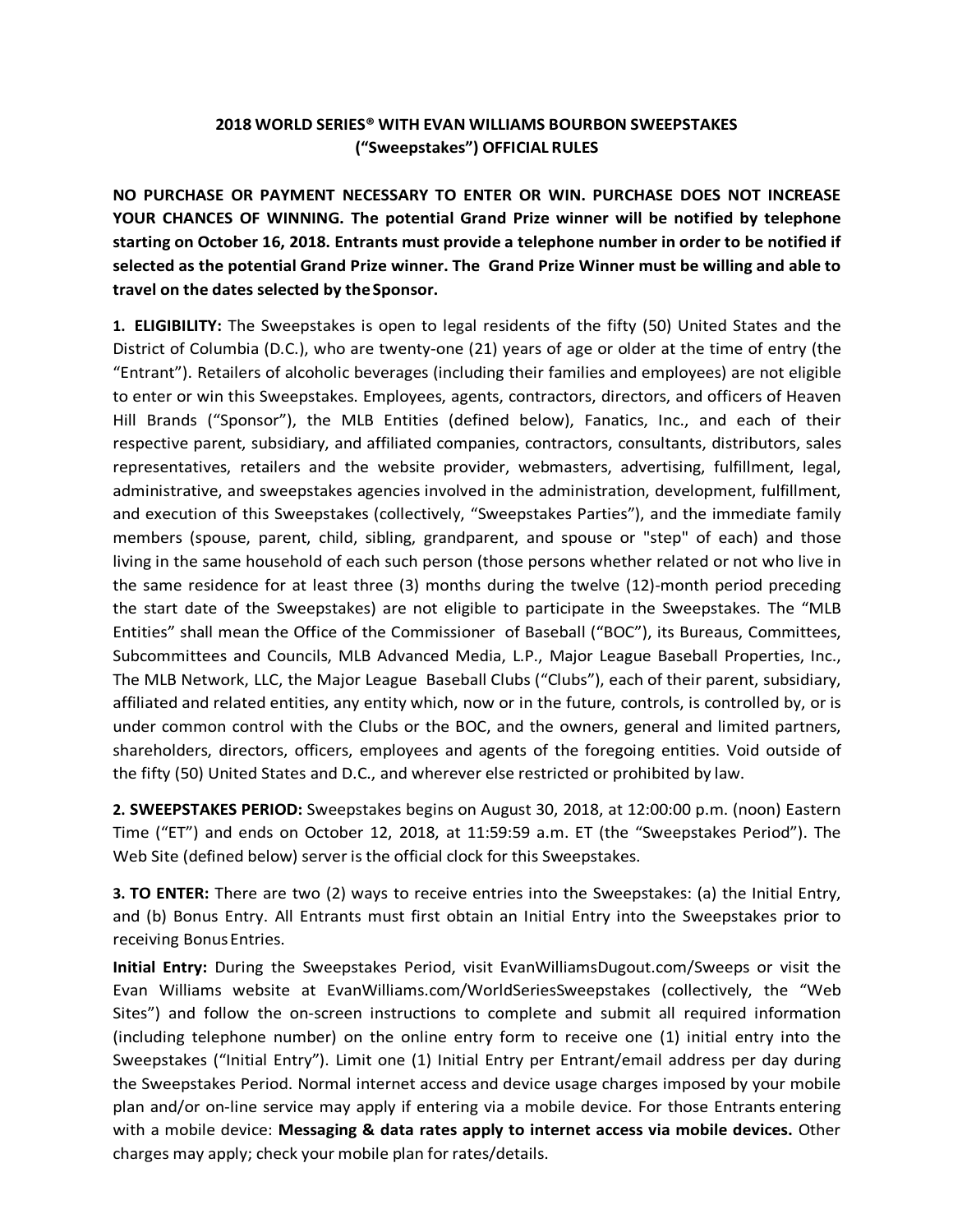B. **BONUS ENTRY:** After successfully submitting an Initial Entry, the option to watch a thirty (30) second branded video commercial (the "Video") on the Thank You page of the Web Site will be provided. Entrant must click on the link to watch the Video to receive one (1) bonus entry ("Bonus Entry"). Limit one (1) Bonus Entry per Entrant/email address per day during the Sweepstakes Period.

Limit of two (2) entries (i.e., one [1] Initial Entry and one [1] Bonus Entry) per Entrant/email address per day during the Sweepstakes Period. There is a maximum of eighty-eight (88) entries per Entrant/email address for the entire Sweepstakes Period. Automated means of entry are prohibited and any use of automated devices will disqualify the entry or Entrant. Use of email addresses from disposable or temporary email address services, or email forwarding services, is prohibited and any attempt to enter using such an email address will be blocked. An email address is required to enter. Only fully completed entries are eligible. Entrants may not enter with multiple email addresses nor may Entrants use any other device or artifice to enter multiple times above the stated limit or as multiple Entrants. Sponsor will not verify receipt of entries for Entrants. All entries submitted become the sole property of Sponsor and will not be returned. Sweepstakes Parties are not responsible for lost, late, misdirected, illegible, or incomplete entries.

Any Entrant who attempts to enter with multiple email addresses or uses any device or artifice to enter multiple times may be disqualified and forfeits prize, in Sponsor's sole discretion. Proof of submission is not proof of receipt by Sponsor. In the event of a dispute as to who submitted an entry, the natural person associated with the email account used for entry will be considered the Entrant, but only if that person is otherwise eligible to enter the Sweepstakes and if not, such entry will be void. By participating, Entrants agree to abide by and be bound by these Official Rules and the Sponsor's decisions. Privacy Policy: Information submitted in connection with this Sweepstakes is governed by Sponsor's Privacy Policy (available at http://www.heavenhill.com/privacy-policy).

**4. DRAWING AND ODDS OF WINNING:** On or about October 16, 2018, three (3) potential winners will be selected in a random drawing from among all eligible entries received during the Sweepstakes Period. Odds of winning depend on the total number of eligible entries received. Drawing will be conducted by a Sponsor representative, whose decisions shall be final and binding on all matters relating to the Sweepstakes. Subject to verification of eligibility and compliance with these Official Rules, the potential winners will be declared the official winners of the Sweepstakes.

## **5. PRIZES AND APPROXIMATE RETAIL VALUE ("ARV"): Three (3) prizes will be awarded based on the order of drawing selection as follows:**

**Grand Prize: One (1) Grand Prize will be awarded.** One (1) winner will receive the Grand Prize ("Grand Prize Winner"), which includes a) round-trip economy class air transportation for Grand Prize Winner and three (3) guests ("Guests") between a major commercial airport nearest Grand Prize Winner's residence and a major commercial airport nearest the Game location ("Host City"); b) two (2) days/one (1) night hotel accommodations (two [2] dual-occupancy rooms) for Grand Prize Winner and Guests in a hotel of Sponsor's choice in Host City; c) four (4) tickets for Grand Prize Winner and Guests for one (1) Sponsor-selected game of the 2018 MLB® World Series® presented by YouTube TV ("Game"); d) four (4) one hundred dollar (\$100.00) MLBshop.com online gift codes (shop.mlb.com), subject to the terms and conditions associated with their use (for details, visit https://help-mlb.custhelp.com/app/answers/detail/a id/723); and e) one (1) three hundred fifty dollar (\$350) Mastercard® Prepaid card to be used towards incidentals (the "Grand Prize"). The Mastercard Prepaid card is subject to terms and conditions as set by the issuer. Total ARV of the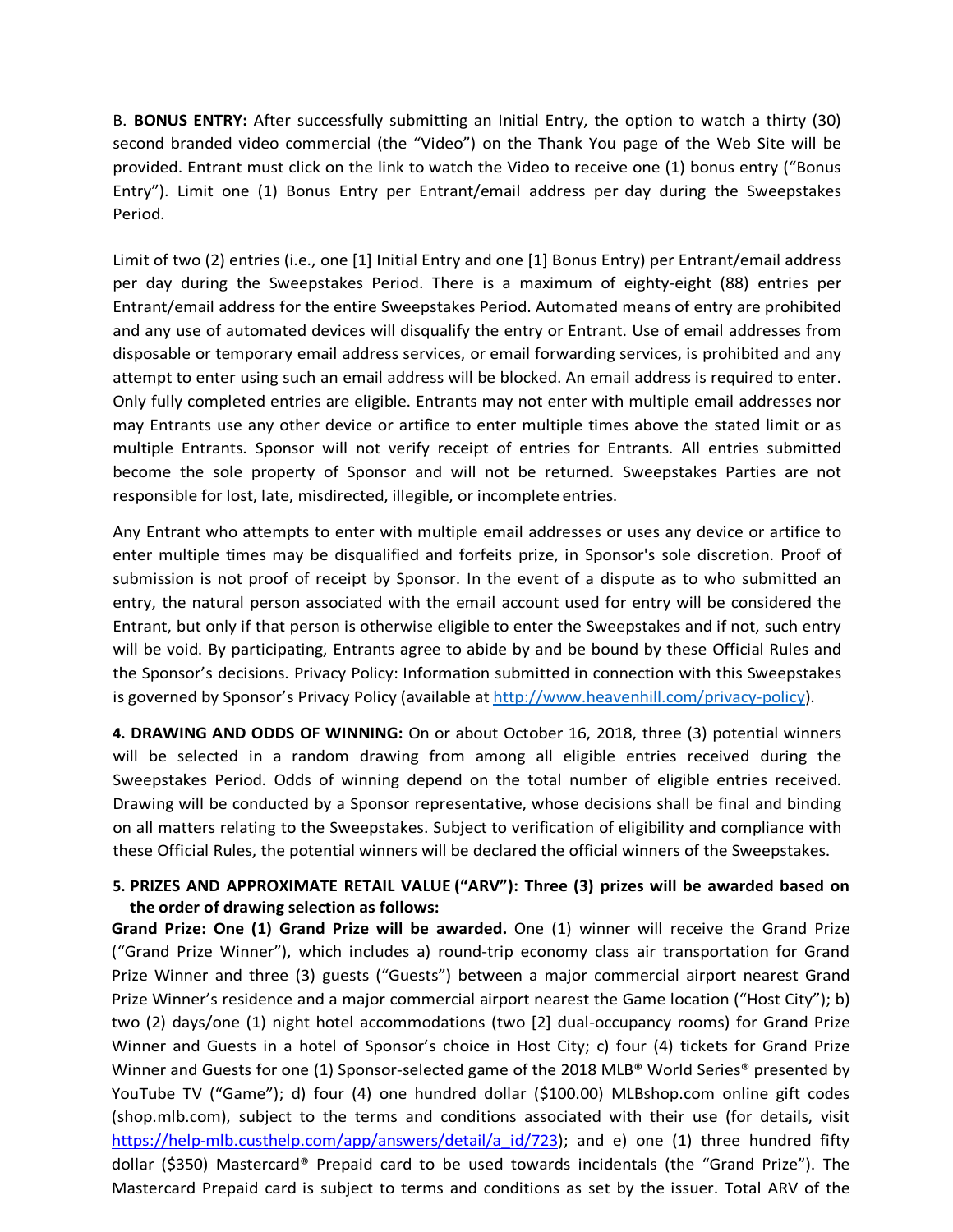## Grand Prize is \$4,399. GROUND TRANSPORTATION NOT INCLUDED.

**First Prize: One (1) First Prize will be awarded.** One (1) winner will receive the First Prize ("First Prize Winner"), which will be one (1) five hundred dollar (\$500) MLBshop.com online gift certificate, subject to the terms and conditions associated with their use (for details, visit https://help-mlb.custhelp.com/app/answers/detail/a\_id/723) (the "First Prize"). Total ARV of the First Prize is \$500.

**Second Prize: One (1) Second Prize will be awarded.** One (1) winner will receive the Second Prize ("Second Prize Winner"), which will be one (1) one hundred dollar (\$100) MLBshop.com online gift certificate, subject to the terms and conditions associated with their use (for details, visit https://help-mlb.custhelp.com/app/answers/detail/a\_id/723) (the "Second Prize"). Total ARV of the Second Prize is \$100.

Total ARV of all prizes to be awarded is \$4,999.

**6. PRIZE RESTRICTIONS:** Prizes are non-transferable and non-assignable, and no cash redemption or prize substitution permitted, except at the sole discretion of the Sponsor. If a prize, or any portion thereof, cannot be awarded for any reason, the Sponsor reserves the right in its sole discretion to substitute such prize (or a portion thereof) in whole or in part with a prize of comparable or greater value. All costs and expenses associated with prize acceptance and use not specifically provided herein are the responsibility of the applicable winner. Prizes may be taxable as income and winners are responsible for all taxes associated with the prize. MLBshop.com electronic gift codes and certificates are subject to the terms and conditions set by the issuer, which are as follows: Valid only at MLBshop.com on an order of in-stock merchandise; Not valid for gift certificates, taxes, or other services; Except where required by law, gift codes and gift certificates cannot be redeemed for cash or cash equivalent, reproduced, modified, sold, traded, refunded or replaced if lost or stolen; All purchases on MLBshop.com are subject to terms and conditions, which may change at any time; and MLBshop.com also reserves the right to change the terms and conditions applicable to gift codes and certificates at any time. Actual value of Grand Prize may vary depending on Grand Prize Winner's point of travel origin, the location of the Game/Host City, airfare, and hotel fluctuations. Any difference between the stated ARV of a prize and actual value will not be awarded. For the Grand Prize, airport, airline, hotel accommodations and Game will be determined by the Sponsor. If Grand Prize Winner is unable to travel on the dates designated by the Sponsor, the Grand Prize may be forfeited and an alternate potential Grand Prize winner may be selected, in Sponsor's sole discretion, by random drawing from among all remaining eligible entries. Grand Prize Winner will be required to provide a credit card at time of hotel check-in to cover hotel incidentals. If in the judgment of the Sponsor, air travel is not required due to the Grand Prize Winner's proximity to Host City, or if the Grand Prize Winner has decided to drive, the Grand Prize Winner may receive ground transportation to the Host City in lieu of air transportation, or the Grand Prize Winner may be reimbursed for gasoline purchased, with receipts, for the drive to and from the Host City if the Grand Prize Winner drives his or her own vehicle, all as determined in Sponsor's sole discretion. Grand Prize Winner's Guests must be twenty-one (21) years of age or older at the time of verification. Grand Prize Winner and Guests must travel on the same itinerary on the travel dates scheduled, comply with all security requirements for travel and are solely responsible for obtaining all necessary travel documents prior to departure date for travel (e.g., a valid U.S. driver's license). Grand Prize Winner and Guests are responsible for obtaining travel insurance (and all other forms of insurance) at their option and hereby acknowledge that Sponsor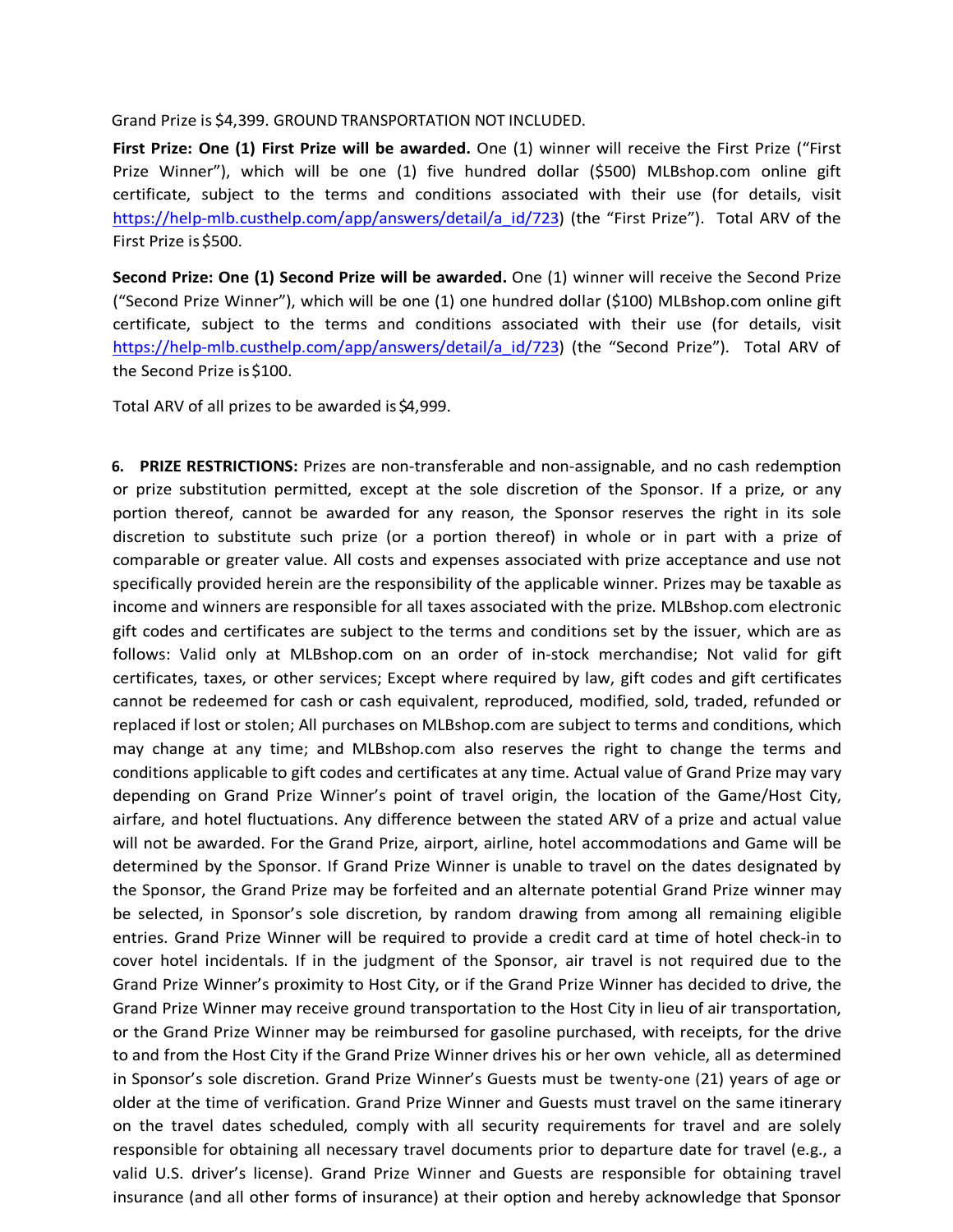and the MLB Entities have not and will not obtain or provide travel insurance or any other form of insurance. Grand Prize Winner and Guests must sign and return a release of liability/publicity (except where prohibited by law) before travel is booked. Once Guests are selected by Grand Prize Winner, they may not be substituted, except in Sponsor's sole and absolute discretion. Travel arrangements are subject to availability and must be round trip. Flight itinerary may include one or more stops and/or layovers. All airfare, luggage fees, hotel, meals, ground transportation, gratuities, excursions fees, alcoholic beverages, and any other incidental costs or other expenses associated with the Grand Prize and not specifically set forth herein are the sole responsibility of Grand Prize Winner and Guests. Airline tickets are nonrefundable/non-transferable and are not valid for upgrades and/or frequent flyer miles. Airline tickets are subject to flight variations, work stoppages, and schedule or route changes. Sponsor and the MLB Entities shall not be responsible for any cancellations, delays, diversions or substitution or any act or omission whatsoever by the air carriers, hotels, transportation companies, prize providers or any other persons providing any Grand Prize-related services or accommodations. No refund or compensation will be made in the event of the cancellation or delay of any flight. Sponsor and the MLB Entities shall not be liable for any loss or damage to baggage. Additional Grand Prize details and travel information to be provided to the Grand Prize Winner at the time of notification. Lost, stolen, or damaged airline tickets will not be replaced or exchanged. Seat locations at the Game shall be determined in the sole discretion of Sponsor. Major League Baseball game, event and exhibition dates and times are determined in the sole discretion of the Office of the Commissioner of Baseball and/or the applicable Major League Baseball Club, as applicable, and may be subject to change. The terms and conditions of the tickets awarded as part of the Grand Prize will govern in the event a legal game, event or exhibition, as defined by Major League Baseball, is not played or held, as applicable, due to weather conditions, an act of God, an act of terrorism, civil disturbance or any other reason. Grand Prize Winner and his/her Guests agree to comply with all applicable ballpark and venue, as applicable, regulations in connection with the Grand Prize. Sponsor and the applicable MLB Entities reserve the right to remove or to deny entry to the Grand Prize Winner and/or his/her Guests who engage(s) in a non-sportsmanlike or disruptive manner, or with intent to annoy, abuse, threaten or harass any other person at the Game, event or exhibition. Sweepstakes Parties will not be responsible for weather conditions, Acts of God, acts of terrorism, civil disturbances, work stoppage or any other natural disaster outside their control that may cause the cancellation or postponement of any Major League Baseball game, event or exhibition. The remainder of the Grand Prize will be awarded and Sponsor (and, for the avoidance of doubt, the MLB Entities) will not have any further obligation to the Grand Prize Winner. All Grand Prize details are at Sponsor's sole discretion. Sponsor, its prize providers and the MLB Entities have the right, at their sole discretion, to disqualify and remove the Grand Prize Winner and/or Guests from any activity at any time without compensation if the Grand Prize Winner's and/or Guests' behavior at any point is uncooperative, disruptive, or may or does cause damage to person, property, or the reputation of Sponsor, its prize providers, Fanatics, Inc., the MLB Entities or the game of baseball and in such a case, Grand Prize Winner will still be solely responsible for all taxes and other expenses relating to the Grand Prize. Sponsor and the MLB Entities shall not be responsible for any damage to property (including hotel or travel accommodations arranged by the Sponsor) caused by the Grand Prize Winner's and/or Guests' behavior. Grand Prize Winner's and Guests' participation in any or all activities on the Grand Prize trip is voluntary. Major League Baseball Game, event and exhibition tickets awarded as the Grand Prize may not be resold or offered for resale or used for any commercial or promotional purpose whatsoever. Any such resale or commercial or promotional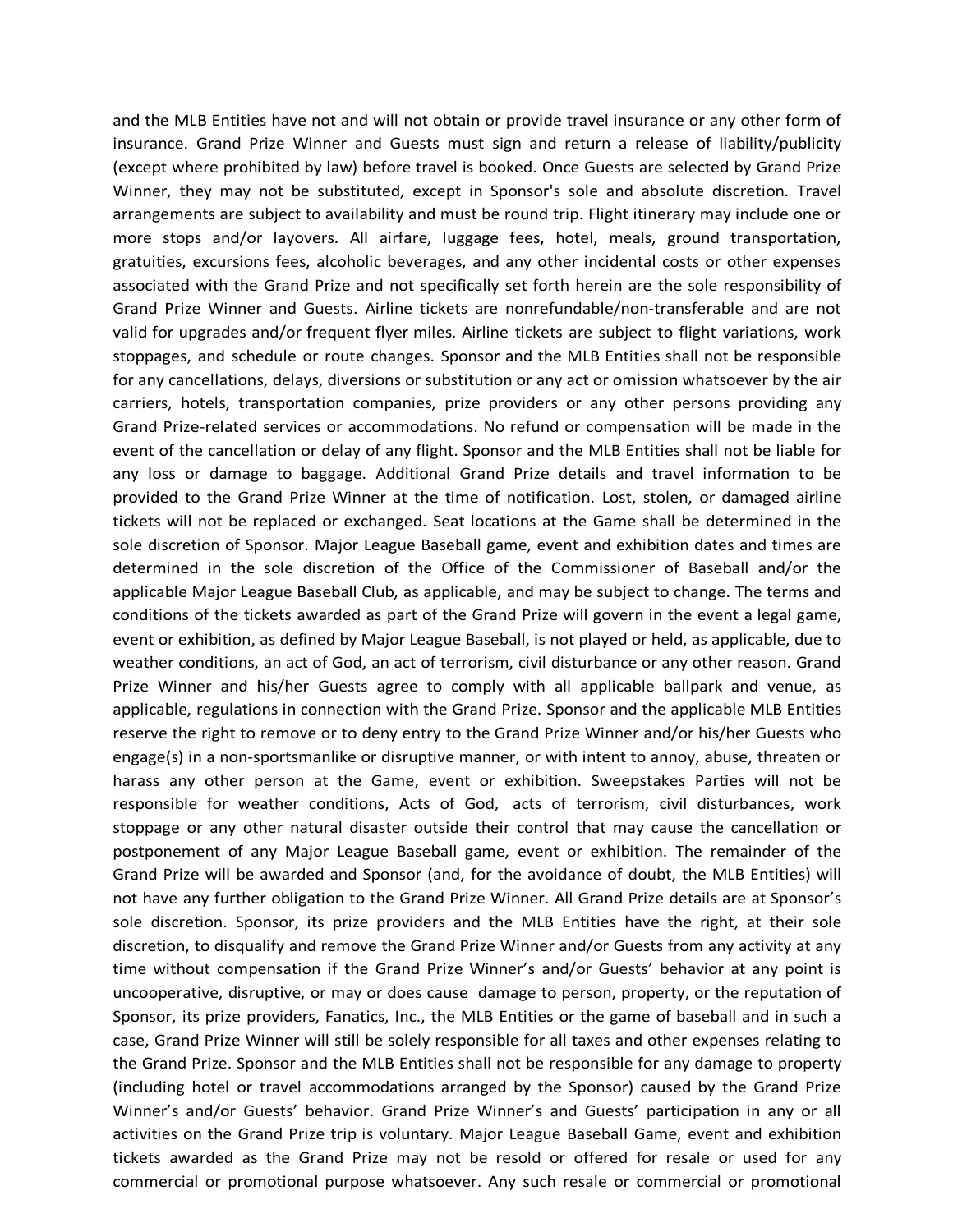use may result in disqualification and Grand Prize forfeiture, and may invalidate the license granted by the Game, event or exhibition tickets.

## **7. NOTIFICATIONS ANDCLAIMS:**

**Grand Prize:** Potential Grand Prize Winner and Guests are subject to verification, including verification of age. The potential Grand Prize Winner will be contacted on or about October 16, 2018, via the telephone number provided at the time of entry (the "Notification"). Potential Grand Prize Winner will be required to respond within twenty-four (24) hours of Notification to confirm acceptance of the Grand Prize. If potential Grand Prize Winner does not respond to the Notification within twenty-four (24) hours, Grand Prize may be forfeited and an alternate potential Grand Prize Winner may be selected by random drawing from among all remaining non-winning eligible entries, time permitting,. Upon Sponsor's receipt of the potential Grand Prize Winner's response, he or she will be sent via traceable mail/email an Affidavit of Eligibility/Liability Release, and where lawful, a Publicity Release, Guest Releases, and an IRS W-9 tax form (the "Paperwork"), and will be required to complete, sign, have notarized, and return the Paperwork via traceable mail/email within three (3) calendar days. Sponsor must receive potential Grand Prize Winner's and his or her Guests' Paperwork for fulfillment of Grand Prize. Sweepstakes Parties are not responsible for any change of mailing address, email address, and/or telephone number of Entrants. If a Notification or Grand Prize is unclaimed, or returned as undeliverable; if any Grand Prize correspondence is not returned within the required time period; if potential Grand Prize Winner declines the Grand Prize for any reason; or if potential Grand Prize Winner is found not to be eligible or in noncompliance with these Official Rules, such potential Grand Prize Winner will forfeit the Grand Prize. **Taxes:** Grand Prize Winner is solely responsible for any taxes on the Grand Prize, and Grand Prize Winner will be issued an IRS Form 1099 reporting the value of the Grand Prize. The potential Grand Prize Winner will be required to complete a W-9 Tax Form and will be required to furnish his or her social security number for the sole purpose of preparation of any tax forms as required by law.

**First Prize and Second Prize:** Each First Prize Winner and Second Prize Winner will sent his/her prize to the email address provided at the time of entry within three (3) to four (4) weeks from the drawing date. In the event the prize is undeliverable for any reason, the First Prize Winner or Second Prize Winner will be disqualified and an alternate potential First Prize Winner or potential Second Prize Winner will be selected by random drawing from among all remaining non-winning eligible entries received.

After two (2) unsuccessful attempts to verify an alternate winner, the respective prize will remain un-awarded. Prizes or Grand Prize Notification that are un-awarded, unclaimed, returned, unresponsive, untimely, or otherwise undeliverable will be forfeited and will not be re-awarded.

**8. GENERAL CONDITIONS:** INTERNET CAUTION: ANY ATTEMPT TO DELIBERATELY DAMAGE ANY WEB SITE ASSOCIATED WITH THE SWEEPSTAKES OR UNDERMINE THE LEGITIMATE OPERATION OF THIS SWEEPSTAKES IS A VIOLATION OF CRIMINAL AND CIVIL LAWS, AND SHOULD SUCH AN ATTEMPT BE MADE, SPONSOR AND THE MLB ENTITIES RESERVE THE RIGHT TO SEEK DAMAGES FROM ANY INDIVIDUAL RESPONSIBLE FOR THE ATTEMPT TO THE FULLEST EXTENT PERMITTED BY LAW INCLUDING CRIMINAL PROSECUTION. If the Sweepstakes is not capable of running as planned for any reason, including without limitation, due to infection by computer virus, bugs, tampering, unauthorized intervention, fraud, technical failures, or any other causes which corrupt or affect the administration, security, fairness, integrity, or proper conduct of the Sweepstakes, Sponsor reserves the right, at its sole discretion, to disqualify any individual who is responsible or who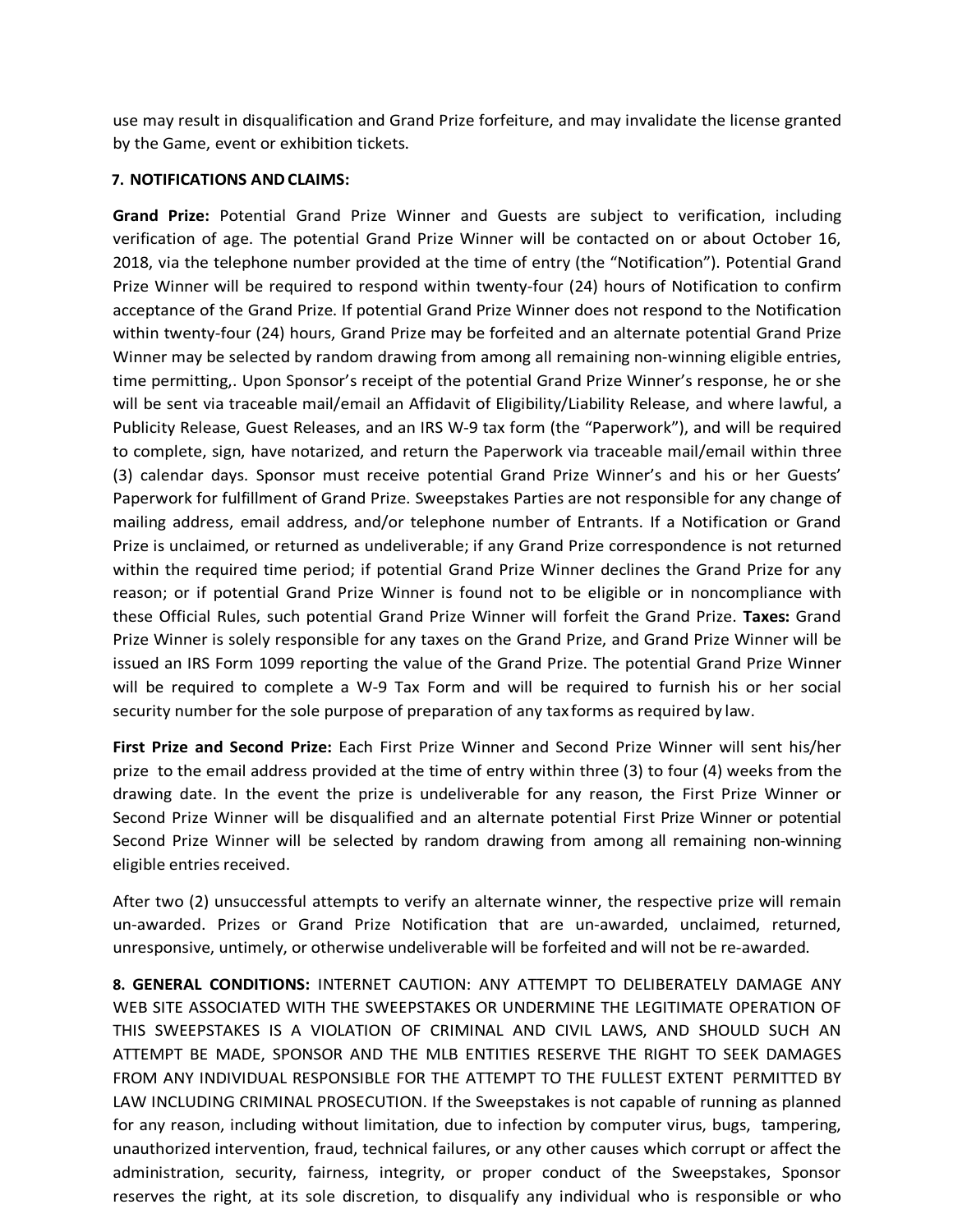tampers with the entry process, and to cancel, modify, or terminate the Sweepstakes. In the event of cancellation, Sponsor will award the prizes in a drawing from among all eligible, non-suspect entries received prior to cancellation. In the event that an entry is confirmed to have been erroneously deleted, lost, or destroyed, Entrant's sole remedy shall be a substitute entry into the Sweepstakes.

**LIMITATIONS OF LIABILITY AND RELEASE:** No liability or responsibility is assumed by the Sweepstakes Parties resulting from Entrant's participation in, attempt to participate in, or download of any information in connection with participating in the Sweepstakes. No responsibility or liability is assumed by the Sweepstakes Parties for technical problems or technical malfunction, including, without limitation, those arising in connection with any of the following occurrences that may affect the operation of the Sweepstakes: hardware or software errors; faulty computer, telephone, cable, satellite, network, electronic, wireless, or Internet connectivity, or other online communication problems; errors or limitations of any Internet service providers, servers, hosts, or providers; garbled, jumbled, or faulty data transmissions; failure of any email transmissions to be sent to or received; lost, late, delayed, or intercepted email transmissions; inaccessibility of the Web Site in whole or in part for any reason; traffic congestion on the Internet or Web Site; unauthorized human or non-human intervention in the operation of the Sweepstakes, including without limitation, unauthorized tampering, hacking, theft, virus, bug, worm; or destruction of any aspect of the Sweepstakes. Sweepstakes Parties are not responsible for any typographical errors in the announcement of the prizes or these Official Rules, or any inaccurate or incorrect data contained on promotional materials or on the Web Sites. Use of Web Sites are at user's own risk. Sweepstakes Parties are not responsible for any personal injury or property damage or any other losses of any kind that may be sustained to an Entrant's computer equipment resulting from participation in the Sweepstakes, use of the Web Site, or the download of any information from the Web Site, or any other loss related to Entrant's participation in the Sweepstakes or receipt of a prize. As a condition of entering, Entrants agree to release the Sweepstakes Parties from any and all liability, loss, or damage incurred with respect to Entrant's participation in the Sweepstakes and the awarding, receipt, possession, and/or use or misuse of a prize, including any travel related thereto. Sweepstakes Parties make no warranty, guaranty or representation of any kind concerning a prize (or any portion thereof), and disclaim anyimplied warranty.

**BINDING ARBITRATION:** Any controversy or claim arising out of or relating to the Sweepstakes shall be settled by binding arbitration in a location determined by the arbitrator as set forth herein (provided that such location is reasonably convenient for claimant), or at such other location as may be mutually agreed upon by the parties, in accordance with the procedural rules for commercial disputes set forth in the Comprehensive Arbitration Rules and Procedures of JAMS ("JAMS Rules and Procedures") then prevailing, and judgment upon the award rendered by the arbitrator(s) may be entered in any court having jurisdiction thereof. The arbitrator shall be selected pursuant to the JAMS Rules and Procedures. The arbitrator shall apply Kentucky law consistent with the Federal Arbitration Act and applicable statutes of limitations, and shall honor claims of privilege recognized at law. In the event that the claimant is able to demonstrate that the costs of arbitration will be prohibitive as compared to the costs of litigation, Sponsor will pay as much of the claimant's filing and hearing fees in connection with the arbitration as the arbitrator deems necessary to prevent the arbitration from being cost-prohibitive. If any part of this arbitration provision is deemed to be invalid, unenforceable, or illegal (other than that claims will not be arbitrated on a class or representative basis), or otherwise conflicts with the rules and procedures established by JAMS, then the balance of this arbitration provision shall remain in effect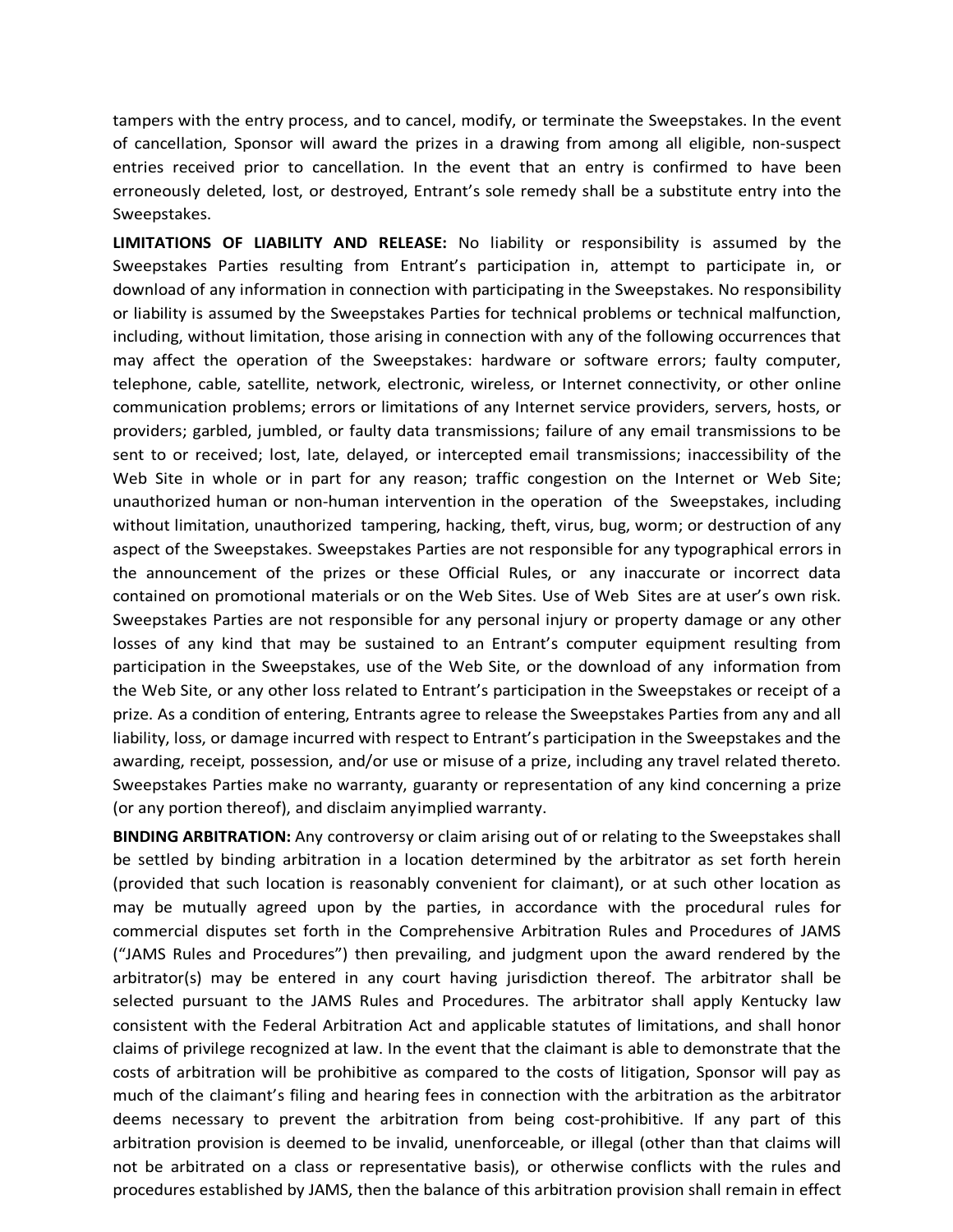and shall be construed in accordance with its terms as if the invalid, unenforceable, illegal or conflicting provision were not contained herein. If, however, the portion that is deemed invalid, unenforceable, or illegal is that claims will not be arbitrated on a class or representative basis, then the entirety of this arbitration provision shall be null and void, and neither claimant nor Sponsor shall be entitled to arbitrate their dispute. Upon filing a demand for arbitration, all parties to such arbitration shall have the right of discovery, which discovery shall be completed within sixty (60) days after the demand for arbitration is made, unless further extended by mutual agreement of the parties. THE ARBITRATION OF DISPUTES PURSUANT TO THIS PARAGRAPH SHALL BE IN THE ENTRANT'S INDIVIDUAL CAPACITY, AND NOT AS A PLAINTIFF OR CLASS MEMBER IN ANY PURPORTED CLASS OR REPRESENTATIVE PROCEEDING. THE ARBITRATOR MAY NOT CONSOLIDATE OR JOIN THE CLAIMS OF OTHER PERSONS OR PARTIES WHO MAY BE SIMILARLY SITUATED. DO NOT ENTER THIS SWEEPSTAKES IF YOU DO NOT AGREE TO HAVE ANY CLAIM OR CONTROVERSY ARBITRATED IN ACCORDANCE WITH THESE OFFICIAL RULES. BY PARTICIPATING IN THIS SWEEPSTAKES, EACH ENTRANT AGREES THAT TO THE EXTENT PERMITTED BY APPLICABLE LAW: (1) ANY AND ALL DISPUTES, CLAIMS, AND CAUSES OF ACTION ARISING OUT OF OR CONNECTED WITH THE SWEEPSTAKES, OR ANY PRIZE AWARDED, WILL BE RESOLVED INDIVIDUALLY THROUGH BINDING ARBITRATION AS SET FORTH ABOVE, WITHOUT RESORT TO ANY FORM OF CLASS ACTION; (2) ANY AND ALL CLAIMS, JUDGMENTS, AND AWARDS WILL BE LIMITED TO ACTUAL THIRD-PARTY, OUT-OF-POCKET COSTS INCURRED (IF ANY), BUT IN NO EVENT WILL ATTORNEYS' FEES BE AWARDED OR RECOVERABLE; (3) UNDER NO CIRCUMSTANCES WILL ANY ENTRANT BE PERMITTED TO OBTAIN ANY AWARD FOR, AND ENTRANT HEREBY KNOWINGLY AND EXPRESSLY WAIVES ALL RIGHTS TO SEEK PUNITIVE, INCIDENTAL, CONSEQUENTIAL, OR SPECIAL DAMAGES, LOST PROFITS AND/OR ANY OTHER DAMAGES, OTHER THAN ACTUAL OUT OF POCKET EXPENSES, AND/OR ANY RIGHTS TO HAVE DAMAGES MULTIPLIED OR OTHERWISE INCREASED; AND (4) ENTRANT'S REMEDIES ARE LIMITED TO A CLAIM FOR MONEY DAMAGES (IF ANY) AND ENTRANT IRREVOCABLY WAIVES ANY RIGHT TO SEEK INJUNCTIVE OR EQUITABLE RELIEF. SOME JURISDICTIONS DO NOT ALLOW THE LIMITATIONS OR EXCLUSION OF LIABILITY, SO THE ABOVE MAY NOT APPLY TO EVERY ENTRANT.

**9. PUBLICITY RELEASE:** Except in Tennessee, and where prohibited by law, by accepting a prize, winner grants permission for Sponsor and those acting under its authority and the MLB Entities to use his or her name, and address (city and state), photograph, voice and/or likeness, for advertising and/or publicity purposes, in any and all media (including posting on Web Site or social media) now known or hereinafter invented without territorial or time limitations and without further notice to and without additional compensation.

**10. GOVERNING LAW & JURISDICTION:** All issues and questions concerning the construction, validity, interpretation, and enforceability of these Official Rules, Entrant's rights and obligations, or the rights and obligations of the Sponsor in connection with the Sweepstakes, shall be governed by, and construed in accordance with, the laws of the State of Kentucky, without giving effect to any choice of law or conflict of law rules thereof. By entering, Entrant consents to the jurisdiction and venue of the federal, state, and local courts located in Nelson County, Kentucky for the resolution of all matters or proceedings which are not subject to arbitration as set forth in Section 10 of these Official Rules, and agree that any and all such disputes shall be resolved exclusively in those courts. Sponsor's failure to enforce any term of these Official Rules shall not constitute a waiver of that or any other provision. If any provision of these Official Rules is held to be invalid or unenforceable, such provision shall be struck, and the remaining provisions shall beenforced.